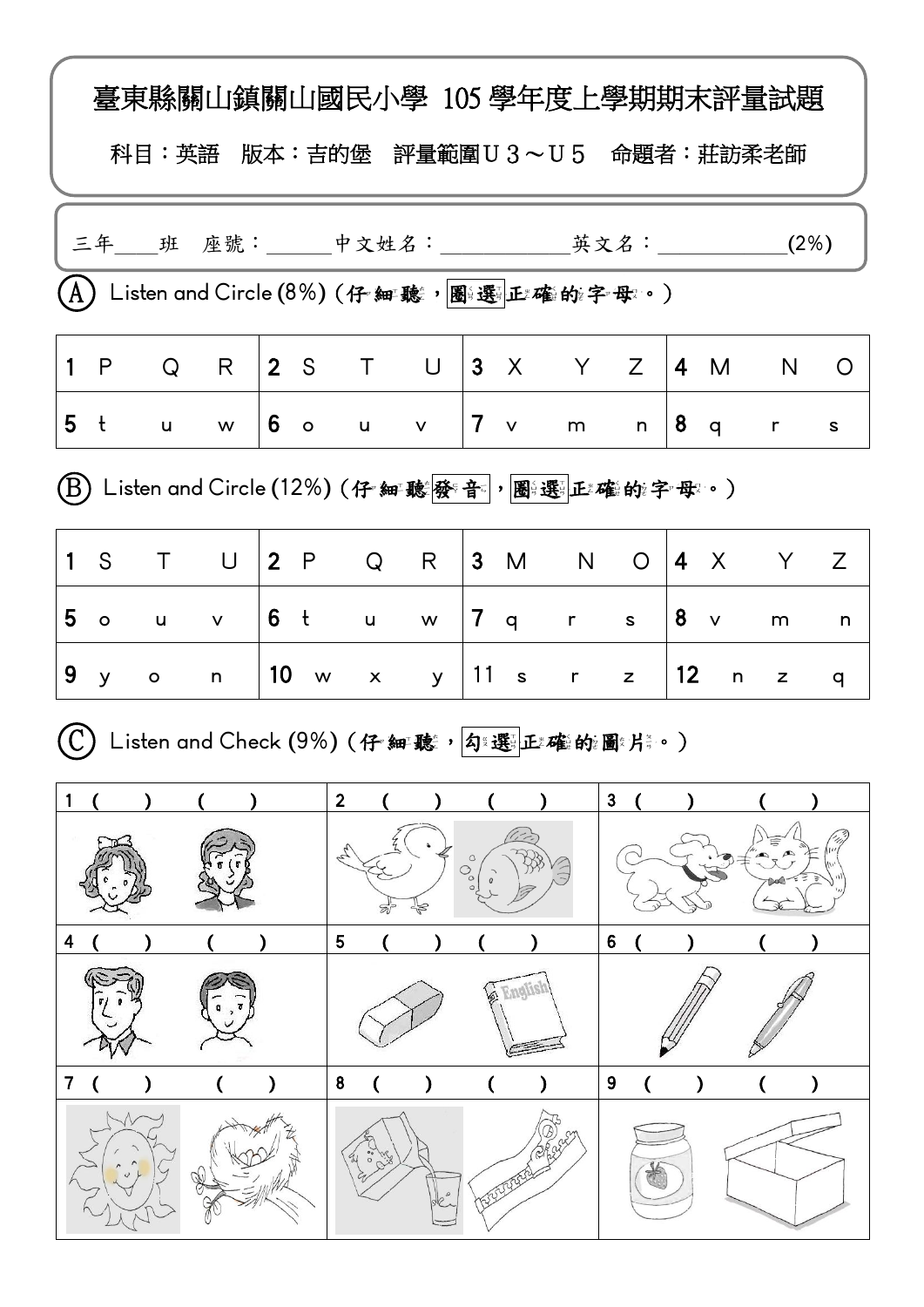**①** Listen and Check (4%) (仔細聽, 勾選正確的圖片!)



**(E)** Listen, Number and Match (8%) (仔細聽,依順序標數字,連連看!)



**(F)**Listen and Write (5%) (仔細聽,寫乱權器應的字母:•)

|    | ົ  | 3 | Δ                                                        | 5  |
|----|----|---|----------------------------------------------------------|----|
|    |    |   | $\widetilde{\mathfrak{X}}$<br>I<br>ᇒ<br>m<br>ш<br>$\sim$ |    |
| eb | am |   | х                                                        | ıg |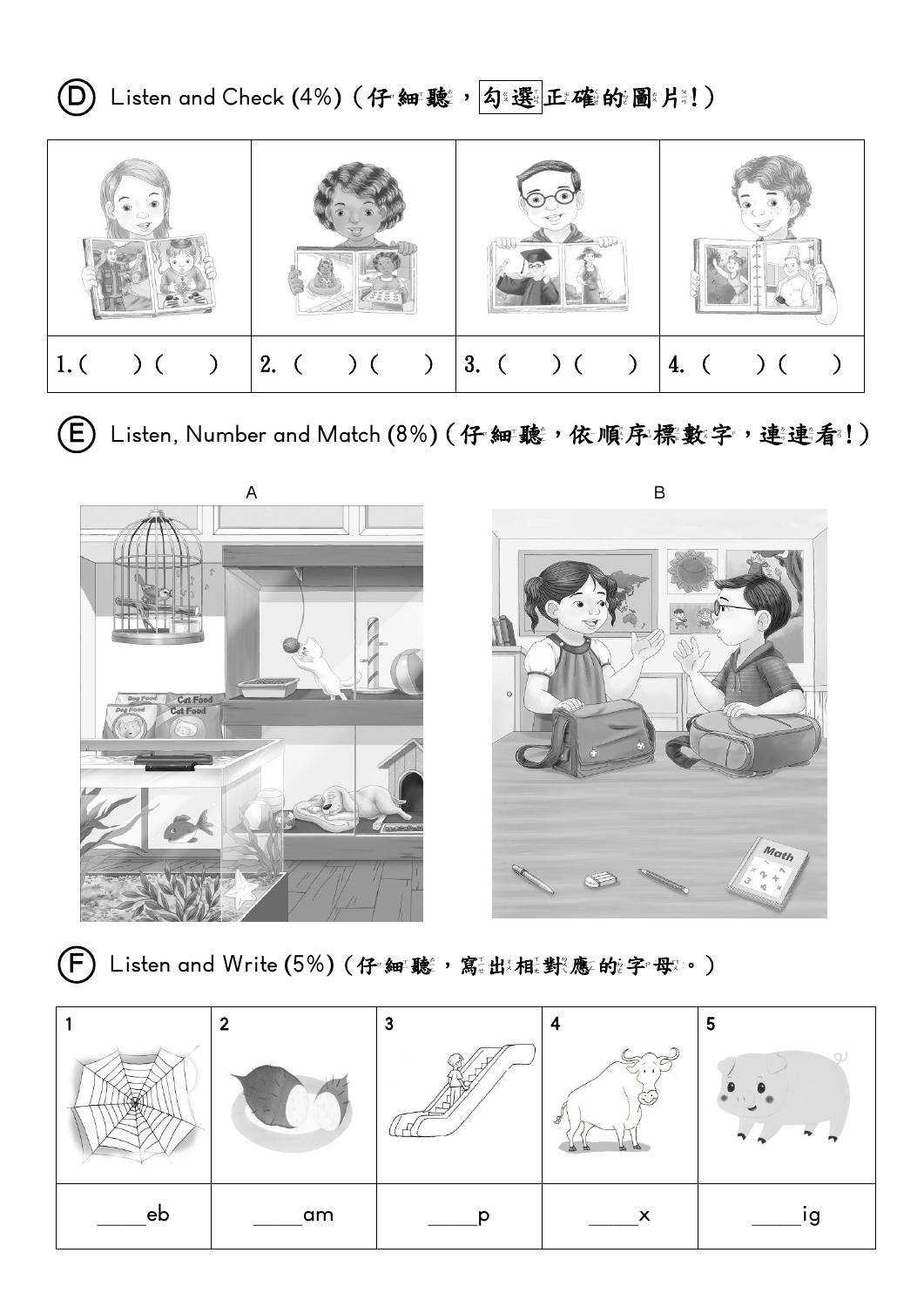|                                                                                                      | Read and Write (30%) (寫出梅機樂應的第字母。)                                    |         |                                                                                                           |                                                                                       |                                                                    |
|------------------------------------------------------------------------------------------------------|-----------------------------------------------------------------------|---------|-----------------------------------------------------------------------------------------------------------|---------------------------------------------------------------------------------------|--------------------------------------------------------------------|
| <b><i><u>ANKARAALAISEEREE</u></i></b><br>M<br>.<br>*****************                                 | *****************<br>.<br><b><i>ATABAKAYAYAYAYAYAY</i></b>            |         | <b><i><u>ANARAALAISEKKARA</u></i></b><br><b><i><i><u>AAAAAAAAAAAAAAA</u></i></i></b><br>***************** | *****************<br><b><i><i><u>AAAAAAAAAAAAAAA</u></i></i></b><br>***************** | <b><i><u>ANARELINERERRE</u></i></b><br>.                           |
| *****************<br><br>Ζ<br>*****************                                                      | *****************<br>.<br>p<br>*****************                      | r       | <b></b><br><b></b><br>*****************                                                                   | .<br><b><i><u>AAAAAAAAAAAAAAA</u></i></b><br>*****************                        | *****************<br><b></b><br>.                                  |
| <b><i><u>ANXARAAAAAAAAAAA</u>AA</i></b><br><b><i><u>AAAAAAAAAAAAAAA</u></i></b><br>***************** | <b><i><u>ANXARAALALALALALA</u></i></b><br>.<br>w<br>***************** | n       | <b><i><u>ANARAARAARAARA</u></i></b><br><b></b><br>*****************                                       | *****************<br>X<br><br>${\bf 1.7.7.7.7.7.7.7.7.7.7.7.7.7}.$                    | *****************<br>S<br><br>${\bf 1.7.7.7.7.7.7.7.7.7.7.7.7.7}.$ |
|                                                                                                      | Look and Match (10%) (想一想, 糯圖料澳 框對應的漢語連殺率。)                           |         |                                                                                                           |                                                                                       |                                                                    |
|                                                                                                      | 2                                                                     | 3       |                                                                                                           | 4                                                                                     | 5                                                                  |
| $\circ$                                                                                              | $\circ$                                                               | $\circ$ |                                                                                                           | $\circ$                                                                               | $\circ$                                                            |
| $\circ$                                                                                              | $\circ$                                                               | $\circ$ |                                                                                                           | $\circ$                                                                               | $\circ$                                                            |
|                                                                                                      |                                                                       |         |                                                                                                           |                                                                                       |                                                                    |
| sister                                                                                               | book                                                                  | cat     |                                                                                                           | father                                                                                | pen                                                                |
|                                                                                                      | Look and Match (8%) (想一想, 將英文準正確中交意思連進來。)                             |         |                                                                                                           |                                                                                       |                                                                    |
| 1. Sorry.                                                                                            | 2. Goog morning.                                                      |         |                                                                                                           | 3. Goodbye.                                                                           | 4. That's okay.                                                    |
| $\circ$                                                                                              |                                                                       | $\circ$ |                                                                                                           | $\circ$                                                                               | $\circ$                                                            |
| $\circ$                                                                                              |                                                                       | $\circ$ |                                                                                                           | $\circ$                                                                               | $\circ$                                                            |
| 對不起。                                                                                                 | 早安。                                                                   |         |                                                                                                           | 再見。                                                                                   | 沒關係。                                                               |
|                                                                                                      | Look and Choose (4%) ( 選出 正確的答案。)                                     |         |                                                                                                           |                                                                                       |                                                                    |